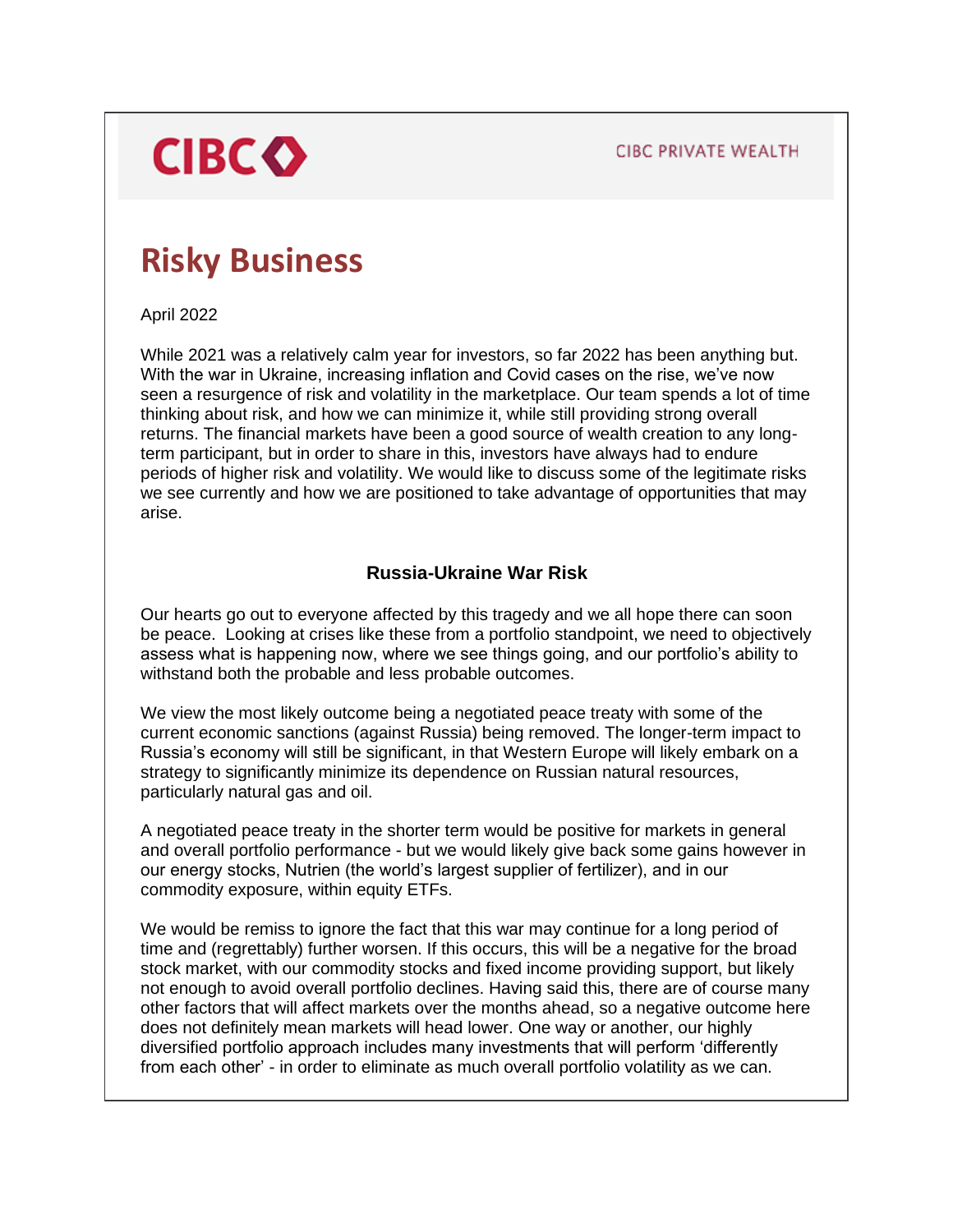High oil prices, partly as a result of less Russian oil supply due to sanctions, may be with us for a while. During the recent oil price boom, we have seen only 40% of the normal amount of capital spending by oil and gas companies. Surplus energy company cashflow has instead gone towards increasing dividends and share buybacks. In addition, the large integrated oil and gas firms are pivoting towards renewables in terms of capital investment. As demand for oil and gas is almost back to pre-pandemic levels, lower future supply of oil (due to lack of capital investment) likely means 'sticker shock' at the gas pumps will remain for a while. High oil prices are no longer the 'recession predicator' they used to be though - as energy cost (as a percentage of overall consumer spending) - is a lot lower than years ago.

### **Interest Rates/Inflation Risk**

The war, continued supply chain disruptions, and increasing wage pressures have put central banks between a 'rock and a hard place'. A slightly inverted yield curve (with tenyear interest rates still at a 'lowish' 2.8 %) means though that the bond market is predicting the economy will soften enough to get inflation under control. Engineering a soft landing though without putting the economy in recession will be very challenging and is something central banks have historically had little success doing. However, factors that could enable central banks to achieve control of inflation -without triggering a recession - are very low unemployment levels, record levels of personal net worth/savings, and pent-up consumer demand (which will help the travel, hospitality and service sectors). These positive elements in today's economic environment could mitigate the impact of higher interest rates.

If interest rates increase more than expected, our fixed income (bond investments) will perform okay - as our average maturity in fixed income investments is only about three years. And our variable rate loan ETF and preferred shares will benefit from increasing interest rates.

As of mid 2021, we have had incredibly low interest rates and record low corporate bond spreads. Since then, we have experienced a poor bond market (namely lower bond prices). This is due to increasing interest rates and expanding corporate bond spreads. The silver lining of lower bond prices though is that we now have a heathy 'yield to maturity' of close to 5% (on average) on our reasonably safe fixed income…that's up considerably (from about 3.75% in mid 2021).

PIMCO Monthly Income Fund (down in price of late along with almost all fixed income) looks particularly good from here. Its high quality (on average A- rated) fixed income portfolio has a short duration of about two years - and a high gross yield of 6%.

### **Covid Risk**

Most of the covid risk (economically) is in China right now. Its thus far successful 'Zero Covid Policy' sets up a big challenge going forward as China's low 'herd immunity' and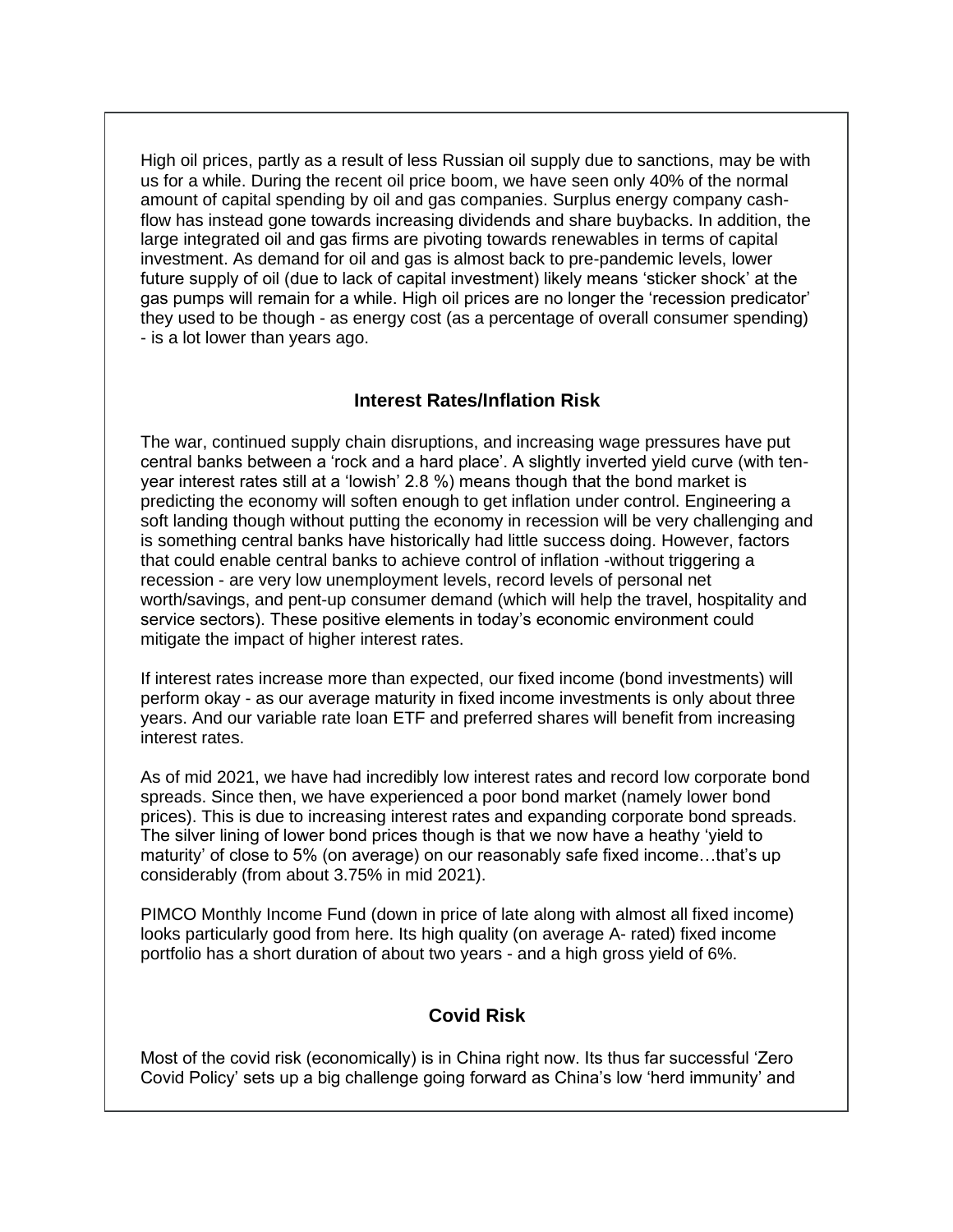its use of domestic vaccines (that are not as effective as mRNA vaccines) will challenge China to reopen.

While it looks likely that the worst of Covid is in the rear-view mirror in the western world, we can not rule out future variants that are more dangerous than Omicron.

While the above three 'known risks' (war, interest rate increases/inflation and Covid) are the obvious risks these days, we have learned from history that most often, a significant market pull back occurs not due to 'expected risks' - but due to an unexpected risk that comes from 'out of the blue'.

Obviously, no one can 'predict an unexpected risk' and on average, significant market downturns caused by 'unexpected material risks', occur every ten years, or so. The perpetual irony in our investment business is that we spend lots of time trying to analyze known risks (which are generally already priced into markets), while it's the unknown risks, not priced into markets, that usually cause the largest declines. The higher markets get, the more the potential downside, which is why we incrementally decrease portfolio risk when markets do well for an extended period. If we see one or two more good performance years, it will be time to implement more de-risking strategies, than are already being used.

#### **How Are Markets Doing and How Are Clients' Portfolios Doing?**

In addition to poor returns in the bond market, technology stocks are down a lot from highs set last year (as of one month back, over 50% of the stocks in the tech-oriented Nasdaq index fell by a whopping 50% or more.) European markets have also had a tough start to the year given their economies are hurt by higher commodity prices and proximity to the war. All major U.S. stock market indices plus Asian and emerging market indices are also down so far this year.

The Canadian stock market has faired better than most, as our stock market has a lot of reasonably priced dividend paying companies plus, of course, has good exposure to commodity stocks. Domestic commercial real estate (through REITs and privately valued commercial real estate) is also performing well.

On an overall basis, our portfolio tilts towards safety, (through privately valued fixed income, good exposure to Canadian dividend paying stocks, underweight to technology, low exposure to riskier fixed income and almost no exposure to longer term bonds) has done well in terms of performance relative to average market returns - combined with portfolio volatility being less than that of the overall market.

Our aversion to richly valued 'in favor' companies/industries continues, however a number of 'high- flyers' have come down in price enough to get closer to 'reality'. We generally believe that most of the time, stock prices accurately value (or price in) 'known information'. However, in the last couple of years, we have seen many stocks trade at valuations that to us, make no sense. In terms of smaller to mid sized stocks, we can understand why mispricing can occur (due to lack of analyst coverage and the high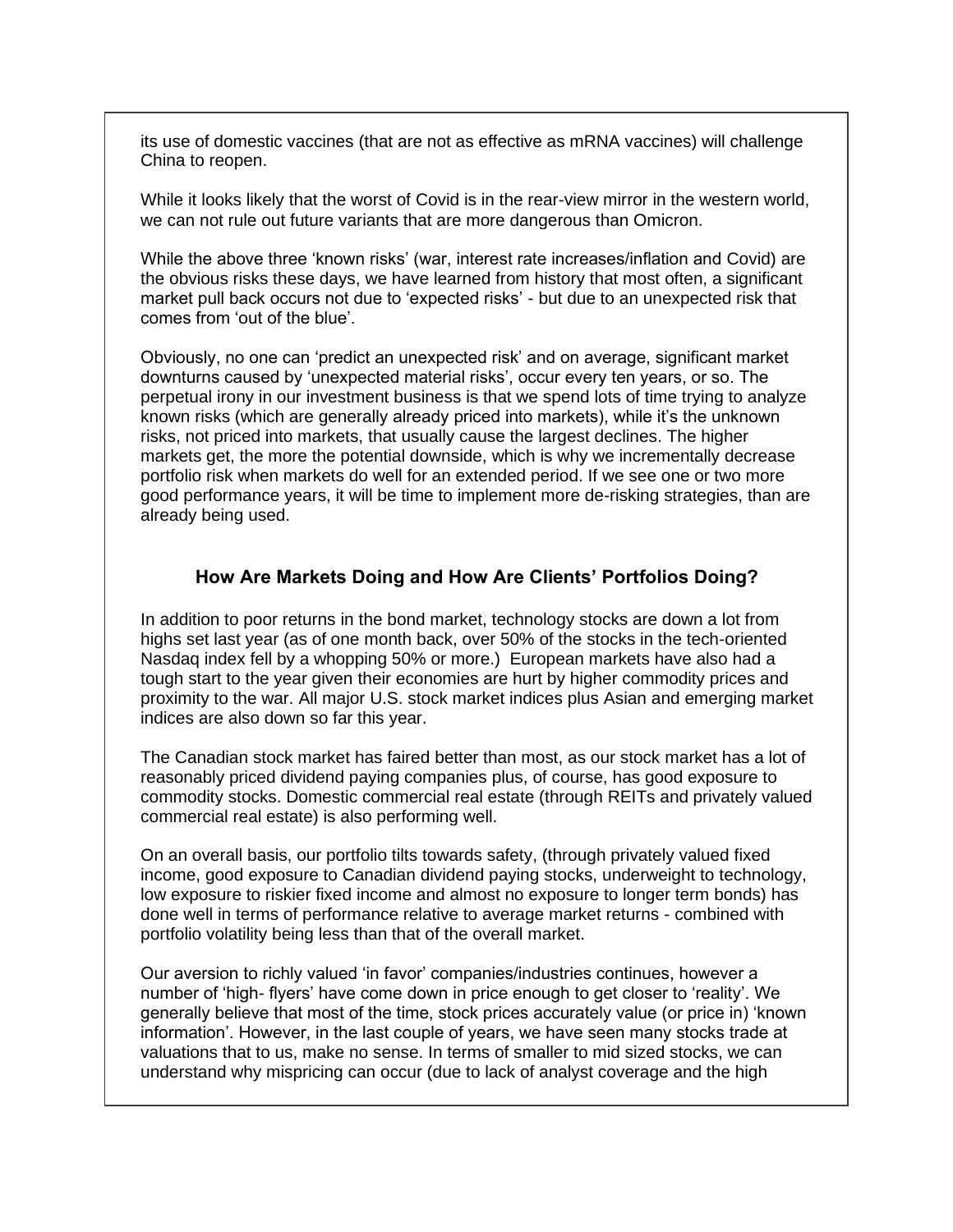proportion of retail investors that are attracted sometimes to 'story companies') but one would think that larger capitalized companies, with lots of analyst coverage and significant institutional ownership should be efficiently priced. We question this though from time to time.

Tesla's share price movement of late is an example of how sometimes a companies share price can disconnect from rational pricing. We are in the camp that Tesla's extremely rich valuation is not justified. While that is our opinion, we may be proven wrong. What makes no sense though is how Tesla's announcement (last month) of an upcoming stock split somehow justifies the company's 'market capitalization' to increase by a massive 84 billion dollars (which is what happened when the Tesla's share price took off based on this one announcement). Tesla finally started making a profit last year, a bit over 7 billion dollars. No one can rationally explain why the stock split announcement is worth well over ten times last years profits. Stock splits do not (in themselves) increase the value of a company, whatsoever.

### **To Conclude**

While we are about to do some trading (annual 'Dogs of the Dow' update, etc.), overall, we feel very comfortable that client portfolios are positioned well to deal with the known risks discussed in our letter ….and if the unknown risk(s) occur, we have enough 'dry powder' to take advantage of opportunities that may arise.

We would more than welcome an opportunity to meet and/or speak with you further about any of the subject matter above - and to also continue to help you with tax, financial and estate planning. For clients who are comfortable meeting in person, we would love to see you in our newly renovated boardroom - at our recently expanded location. For those who prefer to meet virtually or by telephone, we are also happy to accommodate. Please contact Melanie to book an appointment, at your convenience.

Sincerely, The Pope Team

Neil Pope, MBA, CIM Portfolio Manager, Senior Investment Advisor Tel: 604 207-8578 [neil.pope@cibc.ca](mailto:neil.pope@cibc.ca)

Rick Aulik, CFP, CIM, FCSI Senior Investment Advisor 604 207-8585 [rick.aulik@cibc.ca](mailto:rick.aulik@cibc.ca)

CIBC Wood Gundy The Pope Team [www.thepopeteam.ca](http://www.thepopeteam.ca/) 606-5811 Cooney Rd, Richmond, BC V6X3M1

Susan Christie, CFP, BA, CIM Associate Portfolio Manager 604 207-8570 [susan.christie@cibc.ca](mailto:susan.christie@cibc.ca)

Graeme Schuss, CFP, BSc Associate Investment Advisor 604 207-8582 [graeme.schuss@cibc.ca](mailto:graeme.schuss@cibc.ca)